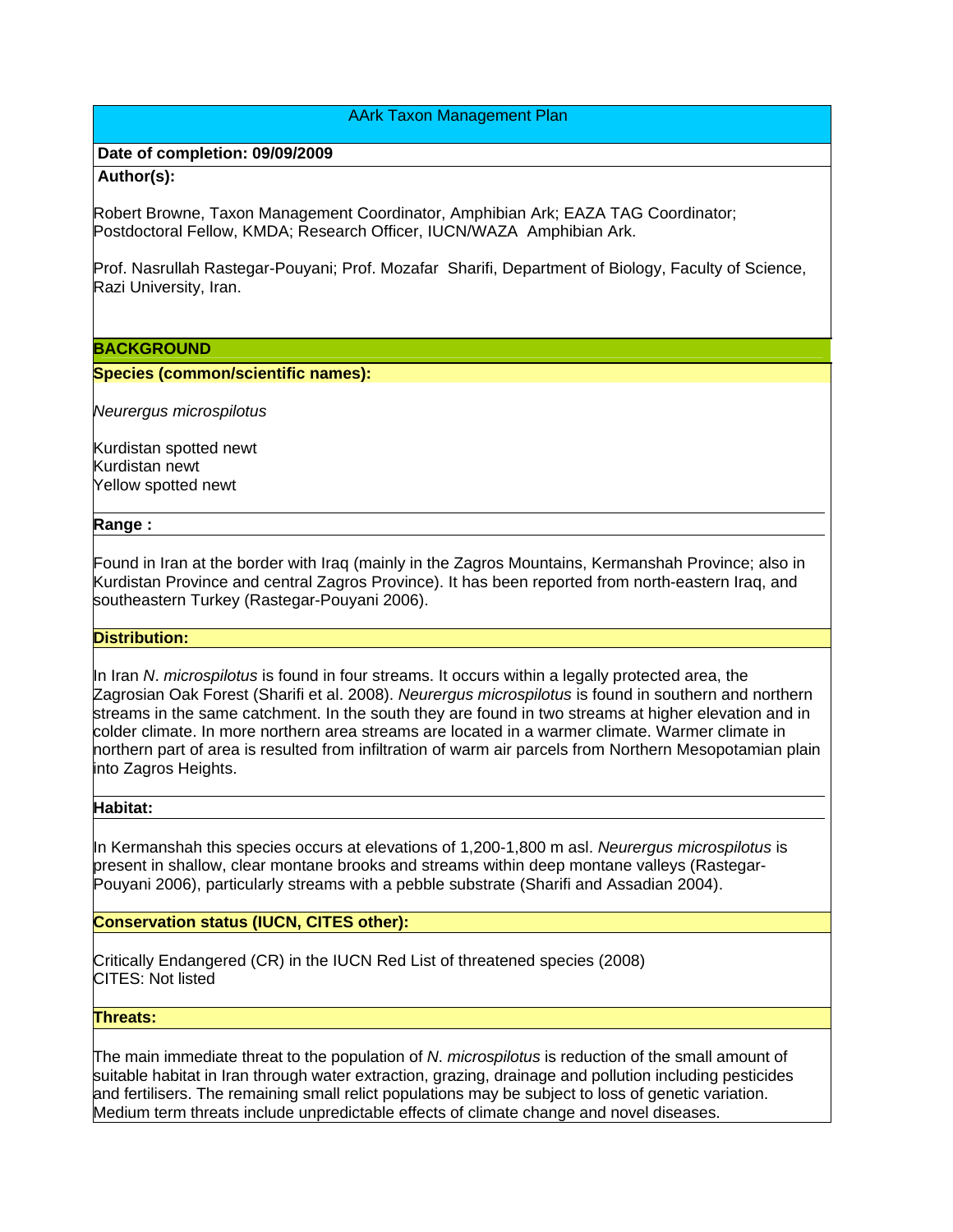**Proposed** *ex situ* **roles (Ark; Rescue; Supplementation; Research; Education):**

Rescue/rehabitation/research/education

**Husbandry guidelines (Y/N, if yes give details and/or hyperlink):**

Yes – as for *N*. *kaiseri*. published in 2009, H. Olsson and R. Gibson eds. Available on AArk website: www.amphibianark.org and EAZA website www.eaza.net

**Co-ordinator and contact details:**

Robert Browne Royal Zoological Society of Antwerp Koningin Astridplein 26 2018 Antwerpen robert.browne@gmail.com

The program will be managed within the guidelines of the Taxon Management Plan and under the concensus of the *N*. *microspilotus* Taxon Management Group through web debate and discussions, meetings or similar communications.

## **Programme Goal:**

A mandate of this taxon management plan is the harnessing of the considerable background and expertise found in Iran, Europe and globally to develop a model conservation breeding program for *N*. *microspilotus*. This adaptive model will provide for conservation breeding programs for other endangered amphibians.

- Survey and monitor populations in concert with genetic assessment and gene banking.
- Establish and maintain genetically representative and secure conservation breeding population.
- Build a web 2.0 information and communication base (with privates).
- Develop husbandry techniques for long term captive maintenance and reproduction (zoos privates).
- Develop improved methods for cryopreservation of *Neurergus* sperm and other cells.
- Develop a network of both professional and private expertise to support the conservation of *N*. *microspilotus (*zoos/privates*)*.
- Maintain educational exhibits to particularly draw attention to the conservation of Iranian and other European/Western Asian amphibians.
- To improve husbandry and in particular link conservation breeding programs in Iran and those in private/zoo collections.
- Increase protection and management of suitable habitat.
- Engage the possible rehabitation of the extirpated population at the Ghorighalah Cave and the emerging stream.
- Generally support in-country *ex situ* and *in situ* conservation and research initiatives.

# **ACTION PLAN**

*Ex situ* **population management** 

**Current population (no. of individuals and/or institutions):**

- Rescue role 9 at Razi University.
- Education role none.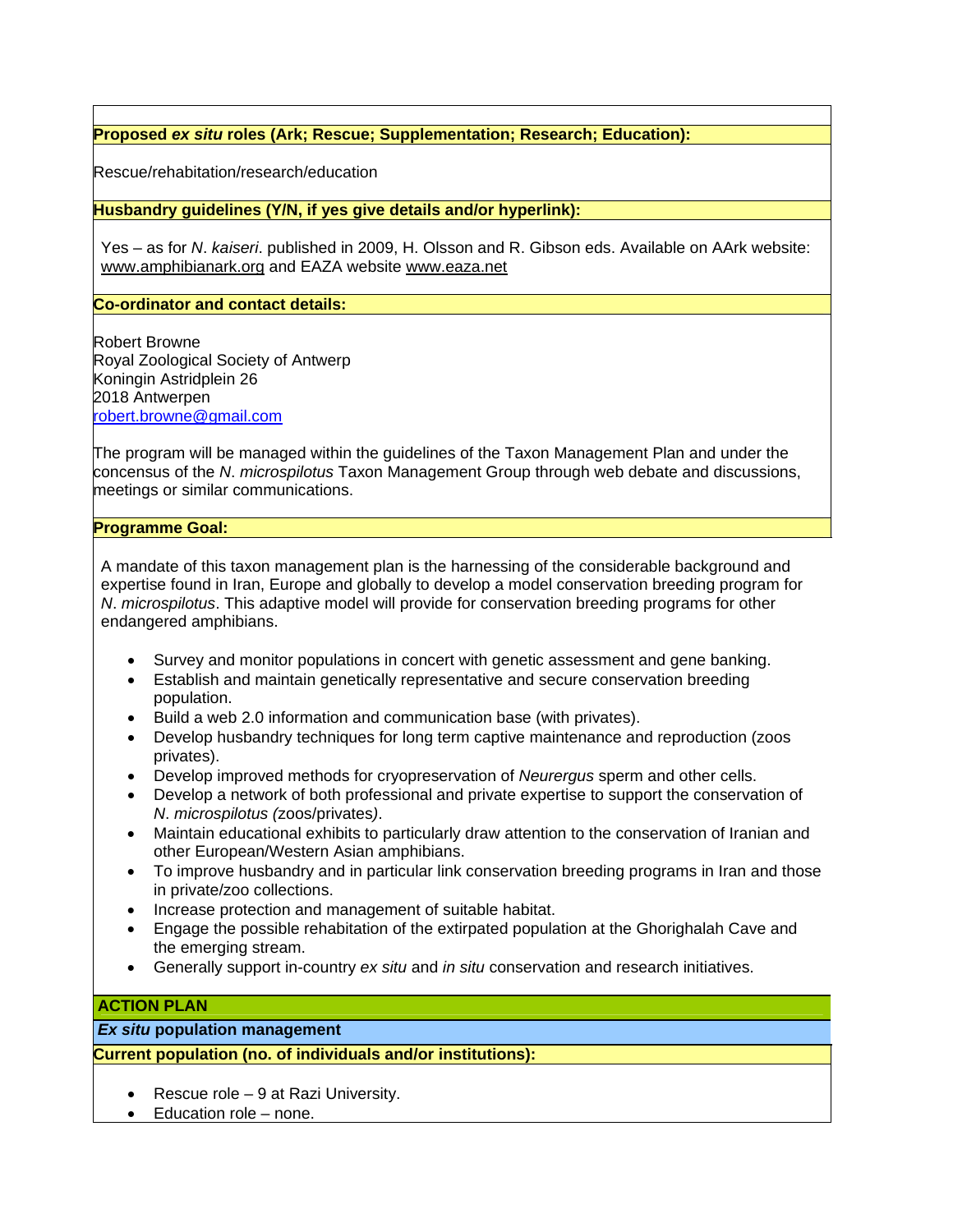# **Target population (no. of individuals and/or institutions):**

- Rescue role 25.25 divided between two or more institutions in Iran.
- Education role no target, surplus animals generated by Rescue programme.

## **Objectives (clearly defined and measurable):**

- In general this taxon management plan will harness the considerable background and expertise found in Iran, Europe and globally to develop a model conservation breeding program for *N*. *microspilotus*.
- All *N*. *microspilotus* brought to the international arena will be bred in captivity and subject to MOU with guidelines for management and in particular to prevent their distribution to the pet trade.
- In concert with surveys; 1) build the existing conservation breeding population at Razi University, Iran, 2) take samples for genetic assessment, and 3) gene bank sperm and other cells.
- Taxon coordinator making annual recommendations for the management of the species to all participating collections – including breeding/culling/surplusing instructions.
- Multiple additional collections worldwide holding small non-programme populations for Educational, Research and fund-raising roles.

## **Proposed actions and respective time frames:**

## **2010**:

- Survey all locations in spring for *N*. *microspilotus* especially currently identified potential streams.
- Build the existing conservation breeding population to 25:25 at Razi University, Iran.
- Take genetic samples for identification of sub-populations.
- Capacity building and program development in Iran based at Razi University.
- Identify partner EAZA institutions/private breeders/institutions outside EAZA with expertise and suitable quarantine to research reproduction, husbandry, and disease susceptibility and management.
- Transfer current surplus F1 newts to Antwerp Zoo, for dispersal to other international contributers.
- Build out of range populations for research.

## **2011**:

- Continue surveys with sampling for genetic assessment.
- Conduct genetic assessment.
- Test the susceptibility of *N*. *microspilotus* for chytrid.
- Assist in establishment of in-country facilities and training of personnel.
- Identify other collections wishing to develop educational/research or fundraising exhibits of this species.

# **2012**

- Further build the conservation breeding population to represent any genetic sub-populations.
- Identify other collections wishing to develop educational/research or fundraising exhibits of this species.
- Establish a second conservation breeding population in a separate institution.
- Gene bank sperm and other cells.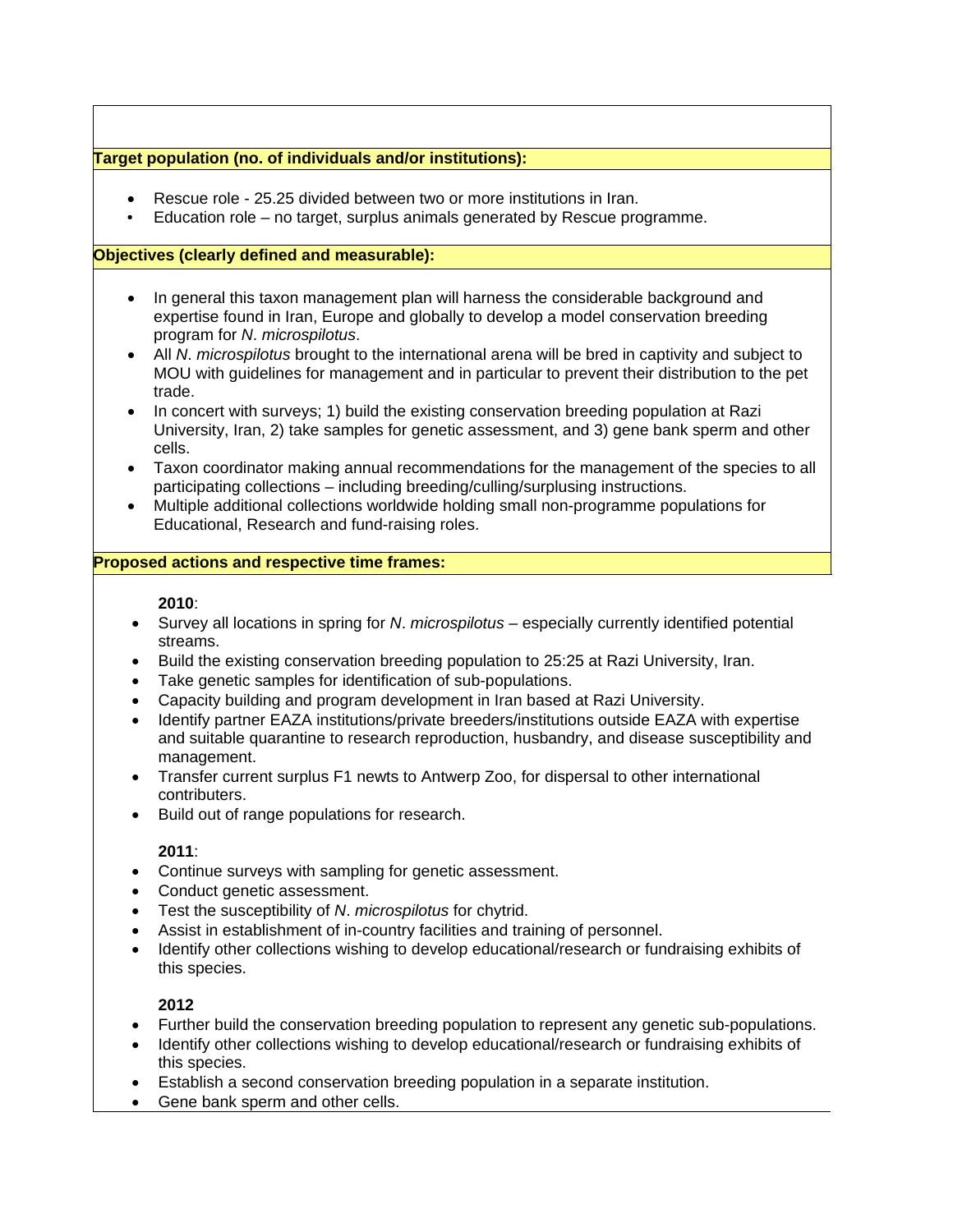*Ex situ* **Research** 

**Current research objectives and expected time frames:**

None

## **Proposed research objectives and expected time frames:**

1. Develop husbandry:

1.1 - Reproduction to F2 stage - 2010-2013.

1.2 - High larval survival – 20010 -.

1.3 - Terrestrial vs. aquatic systems 2010-2013.

2. Assess genetic sub-populations – 2010-2012.

3. Test susceptibility to chytrid and optimise treatments – 2010-2011.

- 4. Study cryobiology of gene banking of sperm and other cells 2010-2012.
- 5. Test fitness of genetic sub-populations to environmental variables 2012 2014.

6. Test survival on release - 2011-2016.

#### **Actions necessary to meet research objectives:**

1. Develop husbandry:

1.1 - Reproduction to F2 stage – identify collaborating expert breeders and supply *N*. *microspilotus*.

1.2 - High larval survival - identify collaborating expert breeders and supply *N*. *microspilotus*.

1.3 - Terrestrial vs. aquatic systems - identify collaborating expert breeders and supply *N*. *microspilotus*.

2. Assess genetic sub-populations (see Collaborations).

3. Test susceptibility to chytrid and optimise treatments - University of Ghent, chtyrid program (see Collaborations).

4. Study cryobiology of gene banking of sperm and other cells – Biophysics Institute,

Pushchino, Russia (see Collaborations) – supply *N*. *kaiseri* as surrogate species.

5. Test fitness of genetic sub-populations to environmental variables – Razi University, other institutions and privates.

6. Test survival on release – Razi University, raise larvae, juveniles and monitor survival.

# *Ex situ* **Education**

#### **Educational message:**

The Yellow spotted newt (*N. microspilotus*) is typical of many amphibian species that exist in small isolated watersheds. Its small range in a developing region, along with climate change and threat from disease, requires a pro-active approach to assure its survival. In contrast to many other species such as Mantellas where 70m of 112 species were lost *N. microspilotus* offers the opportunity to provide a model program for species perpetuation. This program includes the rehabitation of *N. microspilotus* in a high profile tourism site.

**Objectives (clearly defined and measurable):** 

- Visitors to zoos/aquariums viewing *N. microspilotus* understand their rarity and special conservation needs.
- The role of conservation breeding programs in assuring species survival is exemplified.
- Institutions and individuals from many nations and with many special skills work together for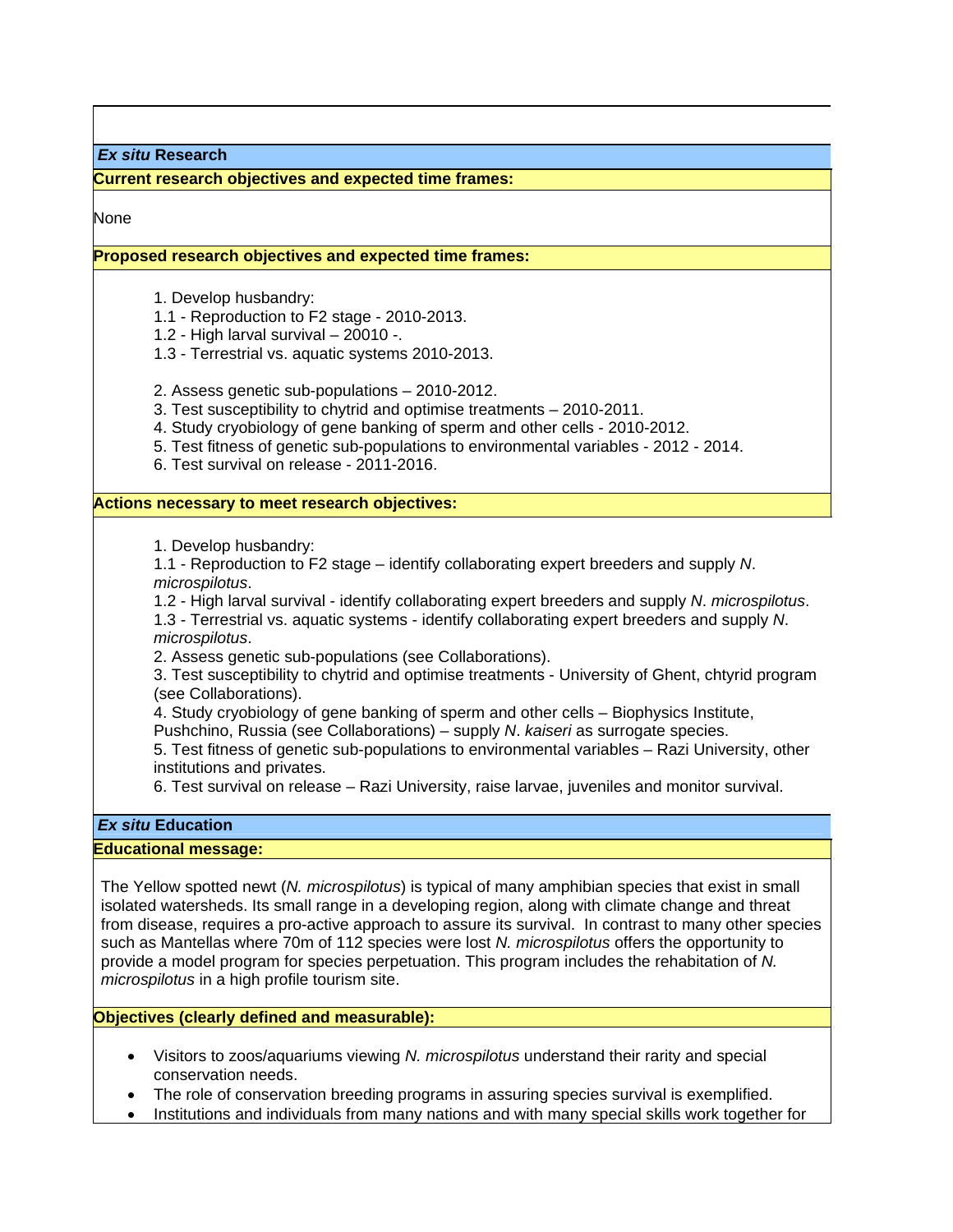the conservation of *N*. *microspilotus*.

- Visitors understand that habitat loss, chytrid fungus and climate change are the two greatest threats to the worlds 6000+ amphibian species.
- A wide variety of approaches from habitat protection and rehabilitiation, conservation breeding, genetic assessment and gene banking can in concert provide a powerful conservation umbrella to protect *N*. *microspilotus*.

## **Proposed actions to meet above Educational Objectives with time frame:**

Taxon coordinator to:

1) Prepare a species profile with accurate and updated information to provide information for education needs.

- 2) Collate and provide images for AArk website.
- 3) Collaborate and liaison with *N*. *kaiseri* project.
- 4) Provide PPT presentation material through AArk website.

5) Support eco-tourism/educational activities in Iran based on amphibian and habitat conservation in the region inhabited by *N*. *microspilotus*.

# **Any other information:**

**In-country/field initiatives** 

## **Current/supportive activities:**

Surveys were conducted in the past, and recent surveys in spring 2009. Genetic studies of the *Neurergus* clade have been completed. Reproductive cycle has been investigated from wild caught individuals.

## **Objectives (clearly defined and measurable):**

- Thorough understanding of species conservation biology.
- Adequate, continuous, protected habitat capable of sustaining a long-term viable population.
- Enhanced local knowledge and understanding supporting conservation.

## **Proposed actions and respective time frames:**

- Conduct thorough field surveys to complete distribution data and elicdiate conservation biology.
- f practical, rehabitate *N*. *microspilotus* at the Ghorighalah Cave and the emerging stream
- Perform P(H)VA for species
- Design and implement a local education and awareness programme.

## **Long term goal (exit strategy):**

If all genetic sub-populations of *N*. *microspilotus* are identified and current habitat protected and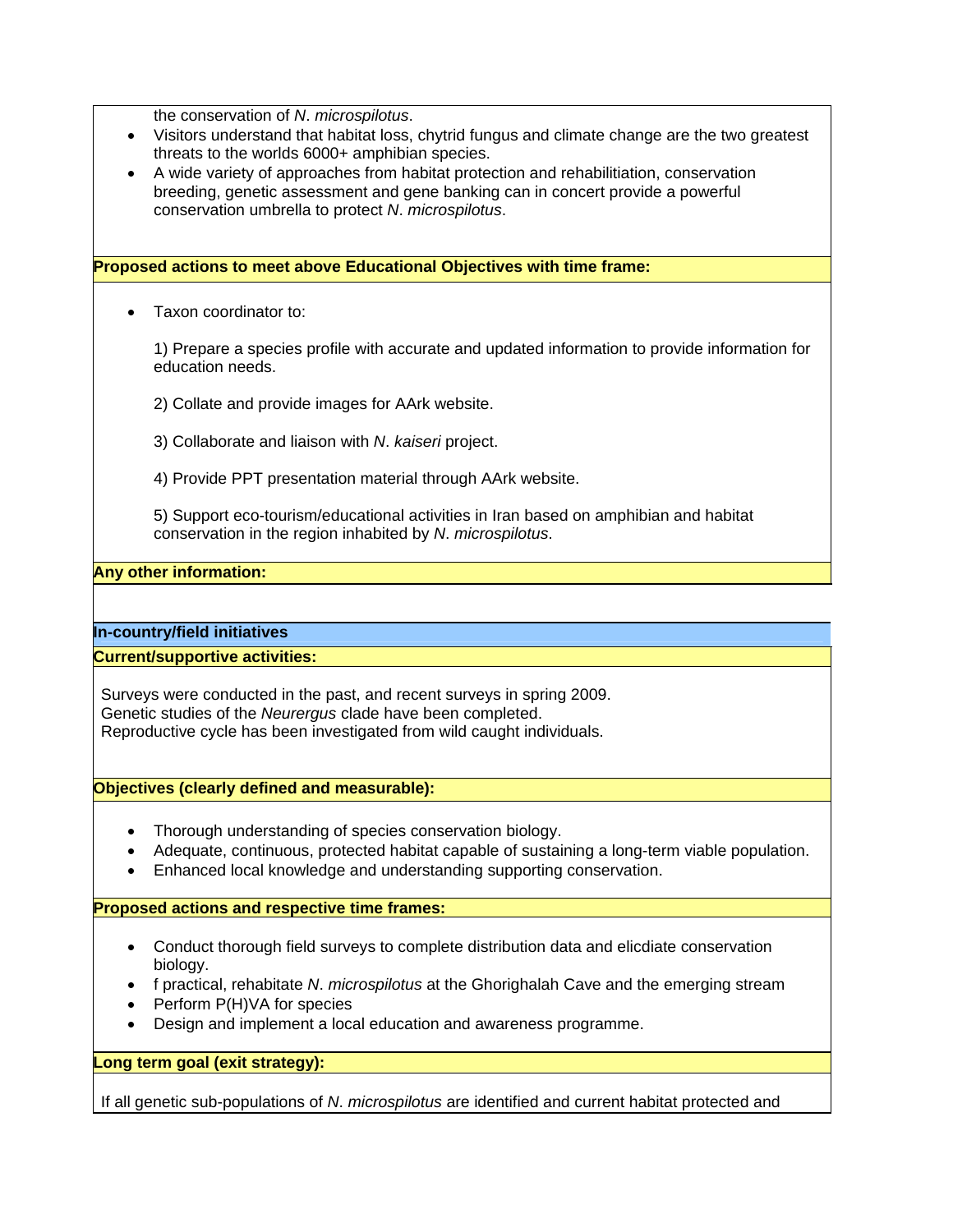possibly expanded – including rehabitation at Ghorighalah Cave and the emerging stream, with assurance against disaster through a minimal conservation breeding population supported by gene banking the conservation breeding program can be downsized. The developed amphibian conservation capacity can be reprogrammed for other endangered regional amphibians.

# **Collaborators:**

*Conservation breeding populations - Rescue*:

 Prof. Nasrullah Rastegar-Pouyani; Prof. Mozafar Sharifi, Department of Biology, Faculty of Science, Razi University, Iran.

*Conservation breeding populations - Research/Education/Display*:

NB: To be managed under Memorandum of Understandings, through the TMG.

- Herpetology Department; Center for Research and Conservation, Antwerp Zoo, Belgium.
- Sergé Bogaerts, Schultschik Günter, Jennifer Macke and Frank Pasmans are expert in the husbandry of *Neurergus* spp. and .
- European zoos and privates within the EAZA participating region.
- German zoo directors, and the DGHT (German organization for the study of reptiles and amphibians).

## *Chyrid Research*:

 Prof. Frank Pasmans, Division of Poultry, Exotic Companion and Laboratory Animals, Laboratory of Veterinary Bacteriology and Mycology, Department of Pathology, Bacteriology and Avian Diseases, Faculty of Veterinary Medicine, Ghent University, Belgium.

Prof. Pasman is leading a major European Initiative to study Chytrid infectivity, susceptibility, and treatment. See Bibliography: lead authors, Bogaerts, Pasmans.

Center for Research and Conservation, Antwerp Zoo, Belgium.

The Center is financing and co-supervising a PhD project on the treatment of Chytrid with Prof. Pasmans, Ghent University.

# *Cryobiology*:

- Dr. Edith N. Gakhova, Head of Laboratory of Genetic Resource Cryopreservation, Institute of Cell Biophysics RAS, Pushchino of Moscow Region, 142290, Russia.
- Dr. Victor K. Uteshev, Laboratory of Genetic Resource Cryopreservation, Institute of Cell Biophysics RAS, Pushchino of Moscow Region, 142290, Russia.

See Bibliography: lead authors - Gakhova EN, Uteshev VK, Kaurova S. A."

*Genetics*: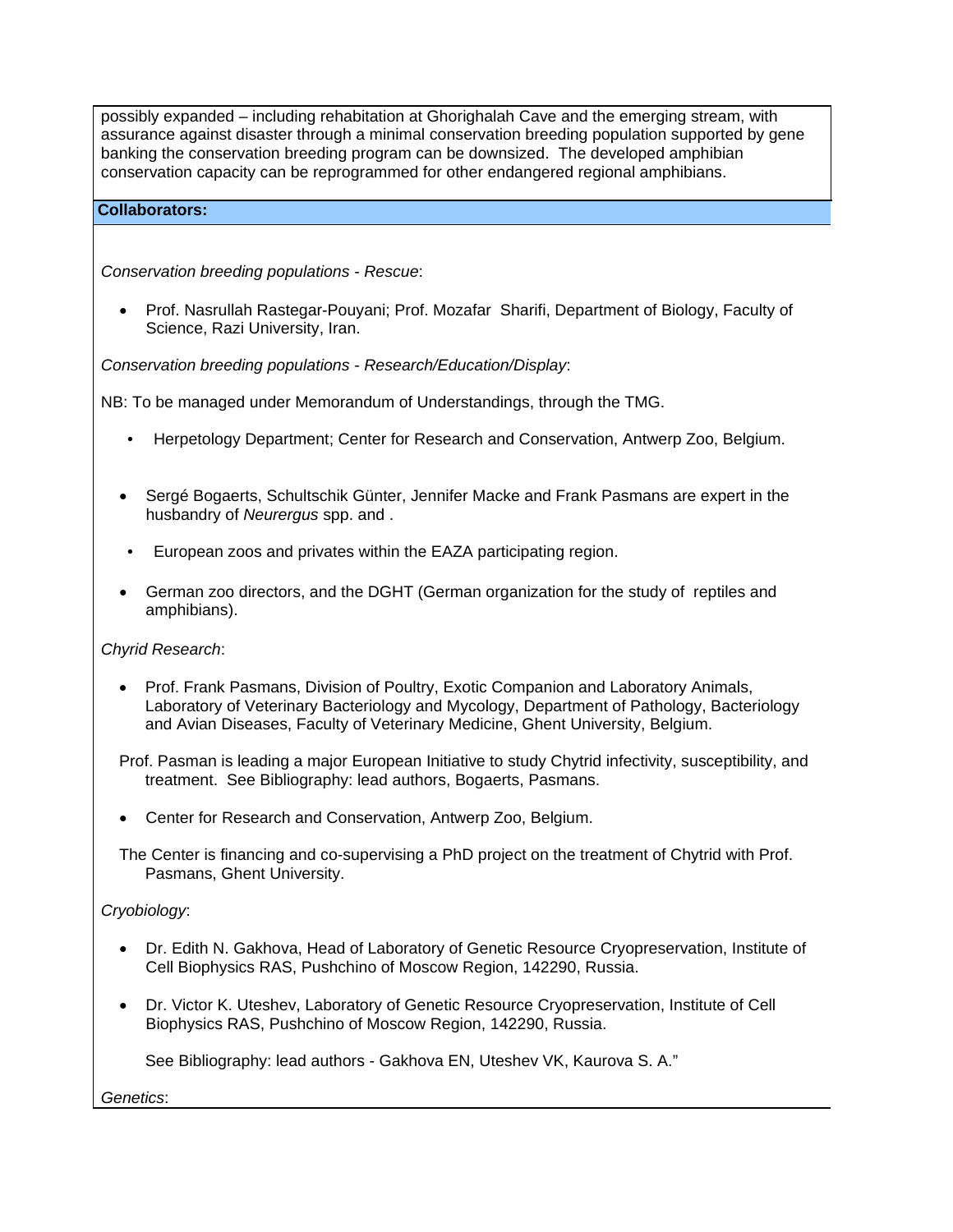Consultation with genetics will initially be with population geneticists Dr Jill Shephard and Dr Peter Galbusera, Center for Research and Conservation, Antwerp Zoo, Belgium.

*Population Management*.

 Dr Kristin Leus, EAZA Population Management Advisor, CBSG Europe Programme Officer - Copenhagen Zoo ; Center for Research and Conservation, Antwerp Zoo, Belgium.

**References:**

Rastegar-Pouyani, N. (2003). ''Ecology and conservation of the genus *Neurergus* in the Zagros Mountains, Western Iran.'' *FROGLOG*, 56.

Rastegar-Pouyani, N. (2006). ''Conservation and distribution of *Neurergus microspilotus* (Caudata: Salamandridae) in the Zagros Mountains, Kermanshah Province, Western Iran.'' *Herpetologia Bonnensis II. Proceedings of the 13th Congress of the Societas Europaea Herpetologica.* M. Vences, J. Köhler, T. Ziegler, and W. Böhme, eds.

Sharifi, M. and Assadian, S. (2004). ''Distribution and conservation status of *Neurergus microspilotus* (Caudata: Salamandridae) in western Iran.'' *Asiatic Herpetological Review*, 10, 224-229.

Sharifi, M. and Assadian, S. (2005). Reproductive cycle of the yellow spotted newt *Neurergus microspilotus* (Caudata: Salamandridae) in western Iran. Russian Journal of Herpetology. 12(1):63-68.

Sharifi, M., Shafti, S., Papenfuss, T., Anderson, S., Kuzmin, S., and Rastegar-Pouyani, N. (2008). *Neurergus microspilotus*. In: IUCN 2009. IUCN Red List of Threatened Species. Version 2009.1. www.iucnredlist.org. Downloaded on 10 August 2009.

Steinfartz S, Hwang UW, Tautz D, Öz M, Veith M. 2002. Molecular phylogeny of the salamandrid genus *Neurergus*: evidence for an intrageneric switch of reproductive biology. Amphibia-Reptilia 23: 419-431.

## **Bibliography:**

Bogaerts, S, Pasmans, F, and Woeltjes, T (2006) Ecology and Conservation aspects of Neurergus strauchii. Vences, M, Kohleer, J, Ziegler, T, and Bohme, W, eds. Herpetolgia Bonnensis II. Proceedings of the 13th Congress of the Societas Europaea Herpetologica, pp. 15-18.

Gakhova E. N. (1998), "Genetic cryobanks for conservation of biodiversity. The development and current status of this problem in Russia," *Cryo-Lett.,* Suppl. 1, 57 - 64.

Kaurova S. A., Chekurova N. R., Melnikova E. V., Uteshev V. K., and Gakhova E. N. Cryopreservation of frog *(Rana temporaria)* sperm without a loss of fertilizing capacity. Genetic resource conservation," in: *Proc. of the XIV Working Meeting, May 28-30, 1996,* Pushchino, pp. 106 - 107 [in Russian].

Kaurova S. A., Uteshev V. K., Chekurova N. R., and Gakhova E. N. (1997), "Cryopreservation of testis of frog *Rana temporaria. Infusionsther. Trasfusiosmed,* 24(5), 378.

Kaurova S. A., Nikitina L. A., Uteshev V. K, and Gakhova E. N. (1998), "Cryopreservation of totipotent embryo cells and their use in reconstruction of enucleated eggs. Genetic resource conservation," in: *Proc. of the XV Working Meeting, October 13-15, 1998,* Pushchino, pp. 206-208 [in Russian].